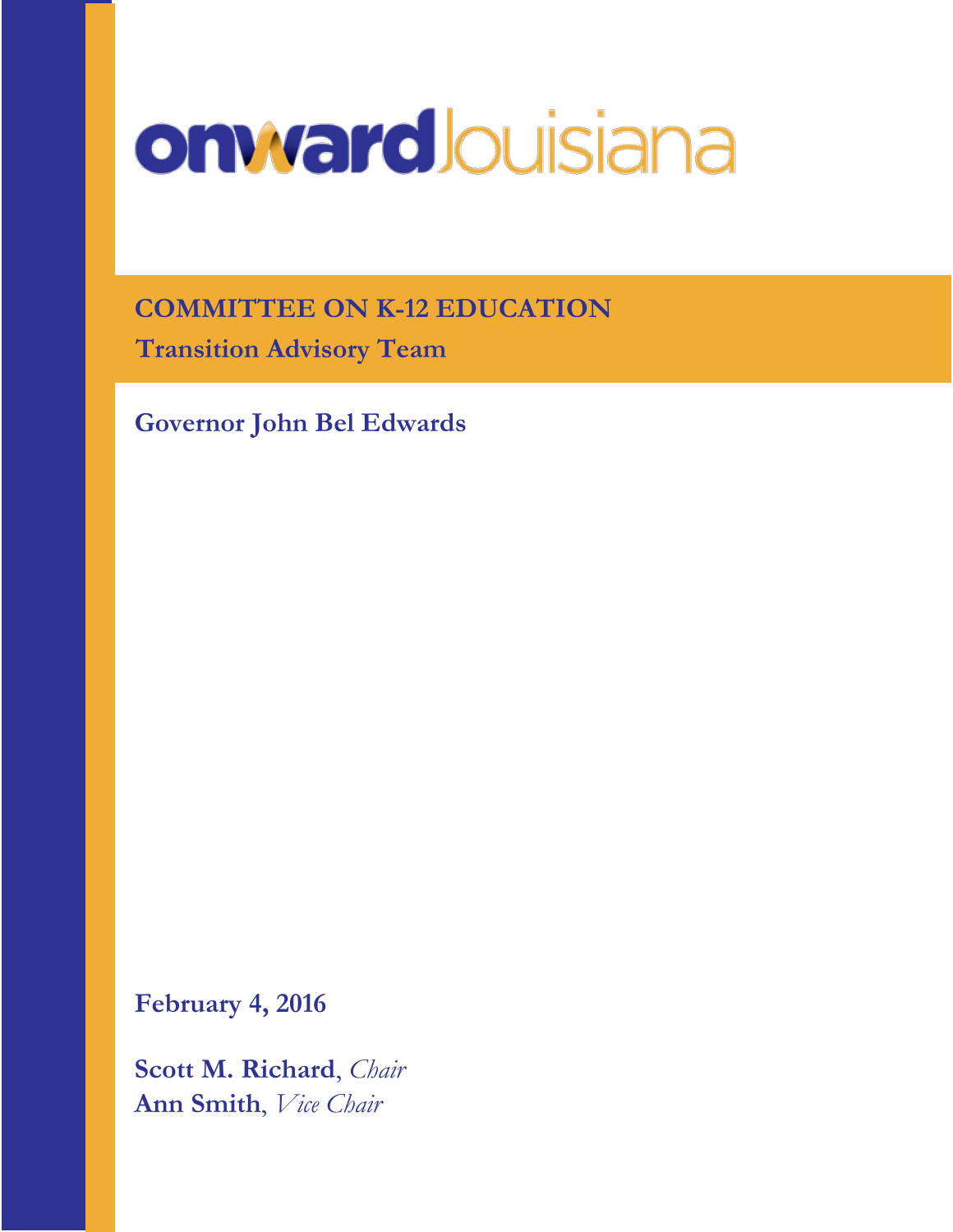## **Transition Team on K-12 EDUCATION**

Julius Alsandor, Teacher, St. Landry Parish, Member Opelousas City Council Verge Ausberry, II, Senior Associate at LSU Annette Ballard, Retired Educator and Calcasieu Parish School Board Member Gwen Barsley, Former School Principal, Tangipahoa Parish Matthew Block, Attorney and President of the Lafourche Education Foundation Seth Bloom, Orleans Parish School Board President Ronnie Briggs, Board Chairman of the Good Shepherd School Dr. Vickie Brown, Retired Professor, Grambling University Larry Carter, Jr., President of the United Teachers of New Orleans Zenobia Carter, Pre-K Teacher, West Feliciana Parish School System Johnell Celestine, LAE Board Member and Teacher in Evangeline Parish Cammie Claytor, Teacher at Thibodeaux High School, Lafourche Parish Kieram Coleman, Jefferson Davis Parish School System Curriculum Coordinator Dawn Collins, Parent and Public Education Advocate Jarrett Coutee, Counselor, eCampus Administrator, Lafayette Parish School System April Durand, Upper Elementary Teacher, Lincoln Parish School System Dina Esquiance, 7<sup>th</sup> Grade Teacher, President Tangipahoa Federation of Teachers Trey Folse, Superintendent, St. Tammany Parish School System Dr. Amy Fontenot, Coordinator Homeless Education, Lafayette Parish School System Shawn Fleming, Deputy Director, LA Developmental Disabilities Council Kyle France, President, Kehoe-France, Inc. Sarah Garcia, 4<sup>th</sup> Grade Teacher, Tangipahoa Parish James Gilmore, Director of Learning & Development, Our Lady of the Lake Hospital Denise Gordon, Elementary Teacher, DeSoto Parish School System T. L. Goree, Superintendent, Caddo Parish School System Gwendolyn Hamilton, Community Affairs, New Schools for Baton Rouge Jasmine Hall, Elementary Teacher, Lincoln Parish School System Nancy Harrelson, High School Teacher, Tangipahoa Parish Leslie Jacobs, Former BESE Member Carla Jackson, Elementary Teacher, West Feliciana Parish School System Linda Johnson, Former BESE Member Mary Jones, Director of Curriculum & Instruction, Washington Parish School System Darwan Lazard, Assistant Superintendent of Evangeline Parish School System Karen Lowery, Middle School Teacher, Tangipahoa Parish Melinda Mangham, Retired Teacher, Lafayette Parish School System Debbie Meaux, President, Louisiana Association of Educators Jim Melohn, Chief Financial Officer, St. Charles Parish School System Allen Miller, Attorney, Partner at Phelps Dunbar, LLP Steve Monaghan, President, Louisiana Federation of Teachers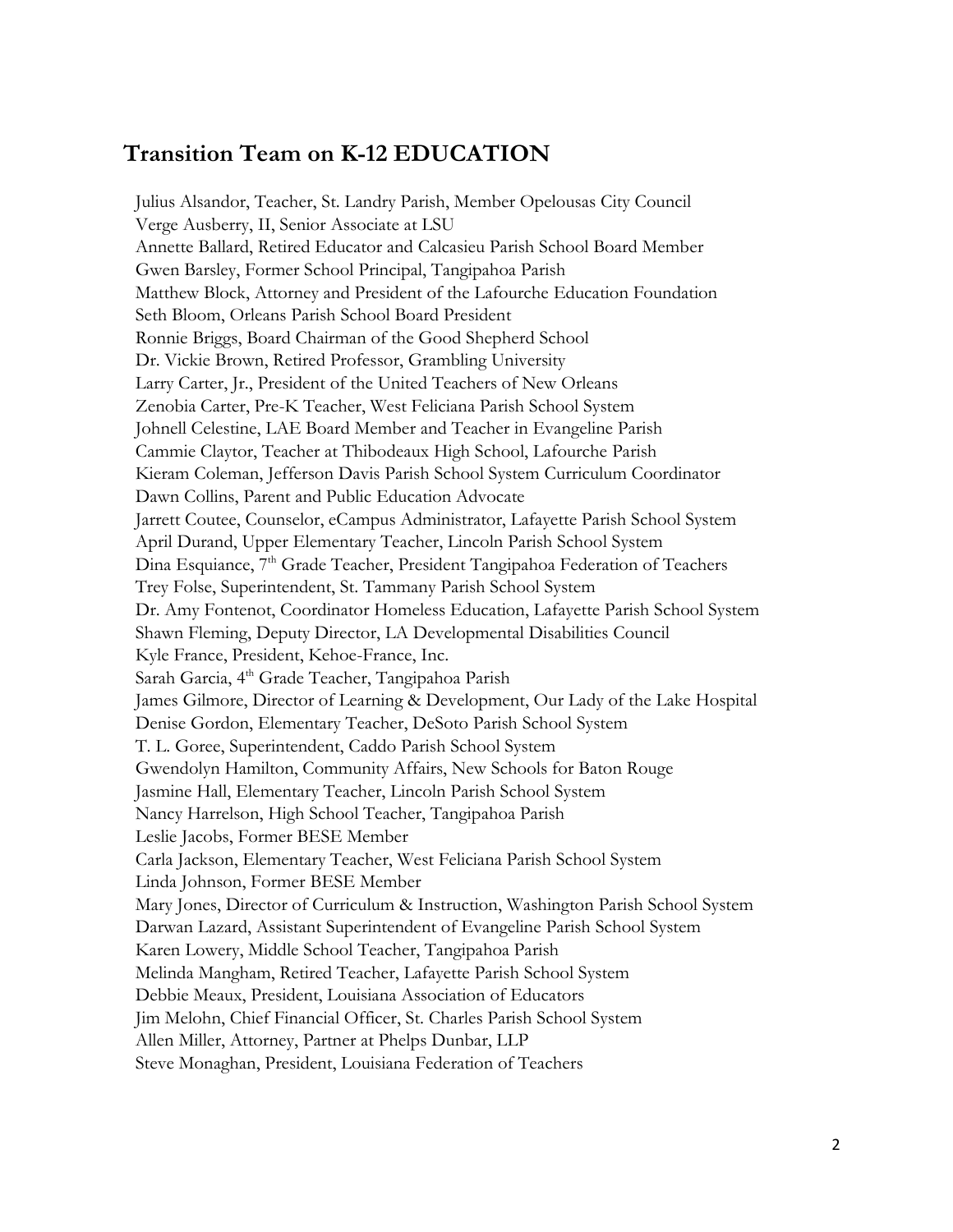(Committee Member List Continued from Previous Page)

Dr. Andre Perry, Principal, A.M. Perry Consulting Nora Pierce, Retired Educator, President of St. John Parish Stakeholder Group Scott Richard, Executive Director, Louisiana School Boards Association Charmaine Robiskie, Retired Teacher in St. John the Baptist Parish Domoine Rutledge, General Counsel, East Baton Rouge Parish School System Ann Smith, Retired Educator, Southern University Board of Supervisors Denise Y. Smith, Teacher in City of Monroe School System Dr. Wade Smith, Superintendent, LSU Lab School Timika Tisdale, Elementary Teacher, Caddo Parish School System Doris Voitier, Superintendent, St. Bernard Parish School System Mary Wardsworth, Educator Lee Wheeler, High School Teacher, Tangipahoa Parish Eva Dyann Wilson, Former Teacher and LAE Member Ralph Wilson, School Board Member, Natchitoches Parish School Board

\_\_\_\_\_\_\_\_\_\_\_\_\_\_\_\_\_\_\_\_\_\_\_\_\_\_\_\_\_\_\_\_\_\_\_\_\_\_\_\_\_\_\_\_\_\_\_\_\_\_\_\_\_\_\_\_\_\_\_\_\_\_\_\_\_\_\_\_\_\_\_\_\_\_\_\_\_\_

*Special thanks to Emily Wilson, Transition Staff and Janet Pope, Louisiana School Boards Association for their contributions and assistance in completing this report. Thanks also to Louisiana State Police for hosting our meetings and to all the respective local superintendents and school boards for allowing their members to serve on the K-12 Transition Committee.*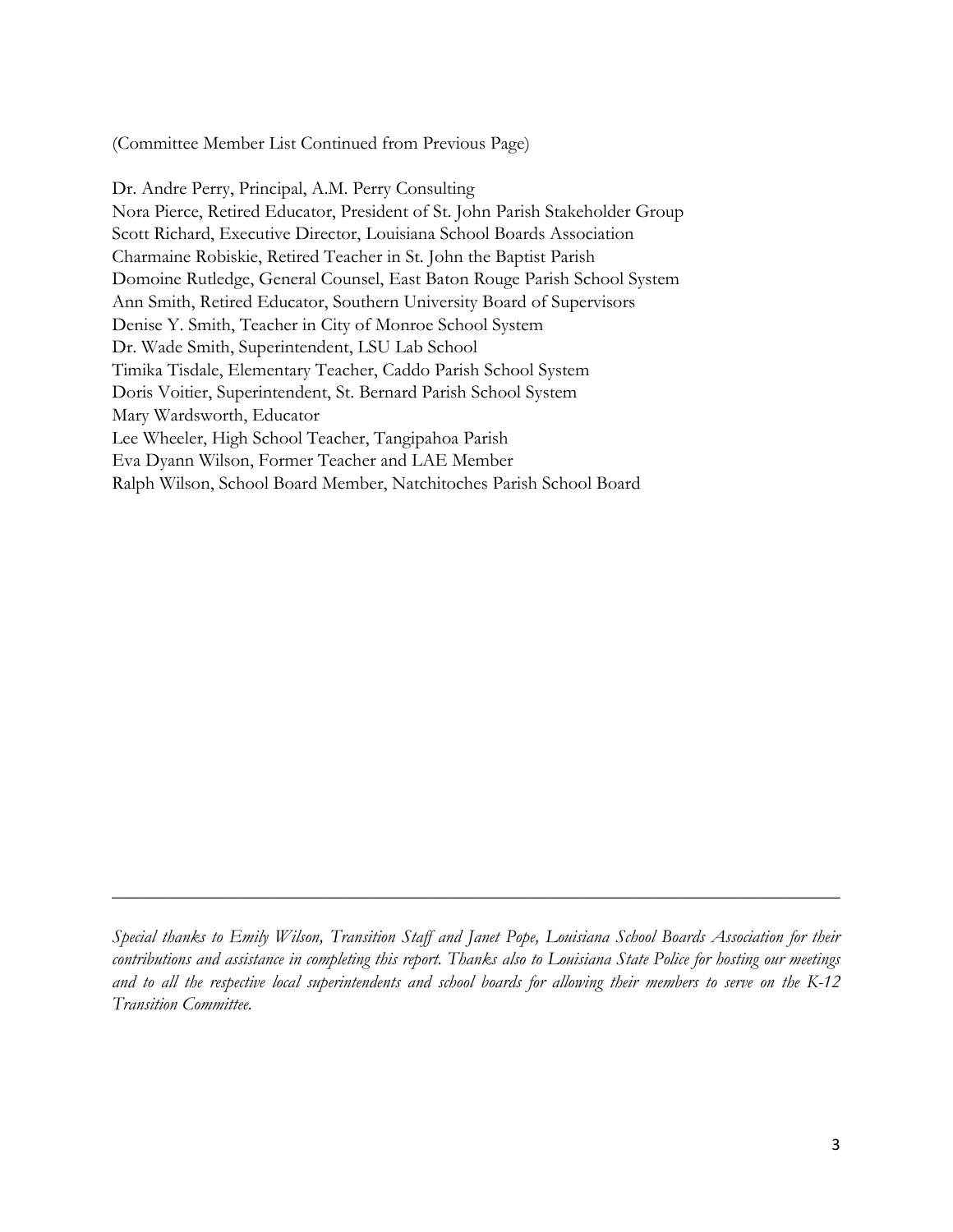February 4, 2016

The Honorable John Bel Edwards State of Louisiana Office of the Governor 900 N. Third Street, No. 4 Baton Rouge, LA 70802

Gov. Edwards:

Thank you for the opportunity to serve as your representatives to facilitate and lead the K-12 Education Transition Committee. Our focus was to ensure that each representative's voice was heard and that the deliberations were conducted in a professional and fair manner. As you know, the education ecosystem in Louisiana is multifaceted, thus it was necessary to ensure that all committee members had the opportunity to express their views in a setting that fostered openness and respect. Improving student achievement in Louisiana was the guiding principal in our discussions, despite some differing philosophies relative to the path toward the ultimate goal of providing the best education experience possible for our students.

In creating the report, the team focused on the following areas:

- Providing fair and equitable accountability measures
	- o School and district comparisons primarily focused on improving instruction and outcomes
	- o K-12 curriculum with fair, grade and age appropriate assessments
- Protecting local control of schools
- Promoting higher standards for education to help Louisiana students become more competitive nationwide
- Supporting high-quality and legally funded school choice options
- State funding for Pre-K programming as established in Act 3 of the 2012 Regular Session
- Increasing the Minimum Foundation Program (MFP) to fully fund the costs of educating students and support more competitive salaries for the best and brightest teachers and school employees, while upgrading technologies, and reducing school administrative costs.

Our process for dialogue was based on proven strategies for large-group facilitation in reaching consensus. We spent considerable time providing input on the status of various topics then identified key issues and themes. Finally, we developed recommendations as the product of a goodfaith effort to meet the interests of the majority. It is important to note that despite the lack of complete unanimity on a few of the recommendations, overwhelming agreement was reached among the vast majority of the membership.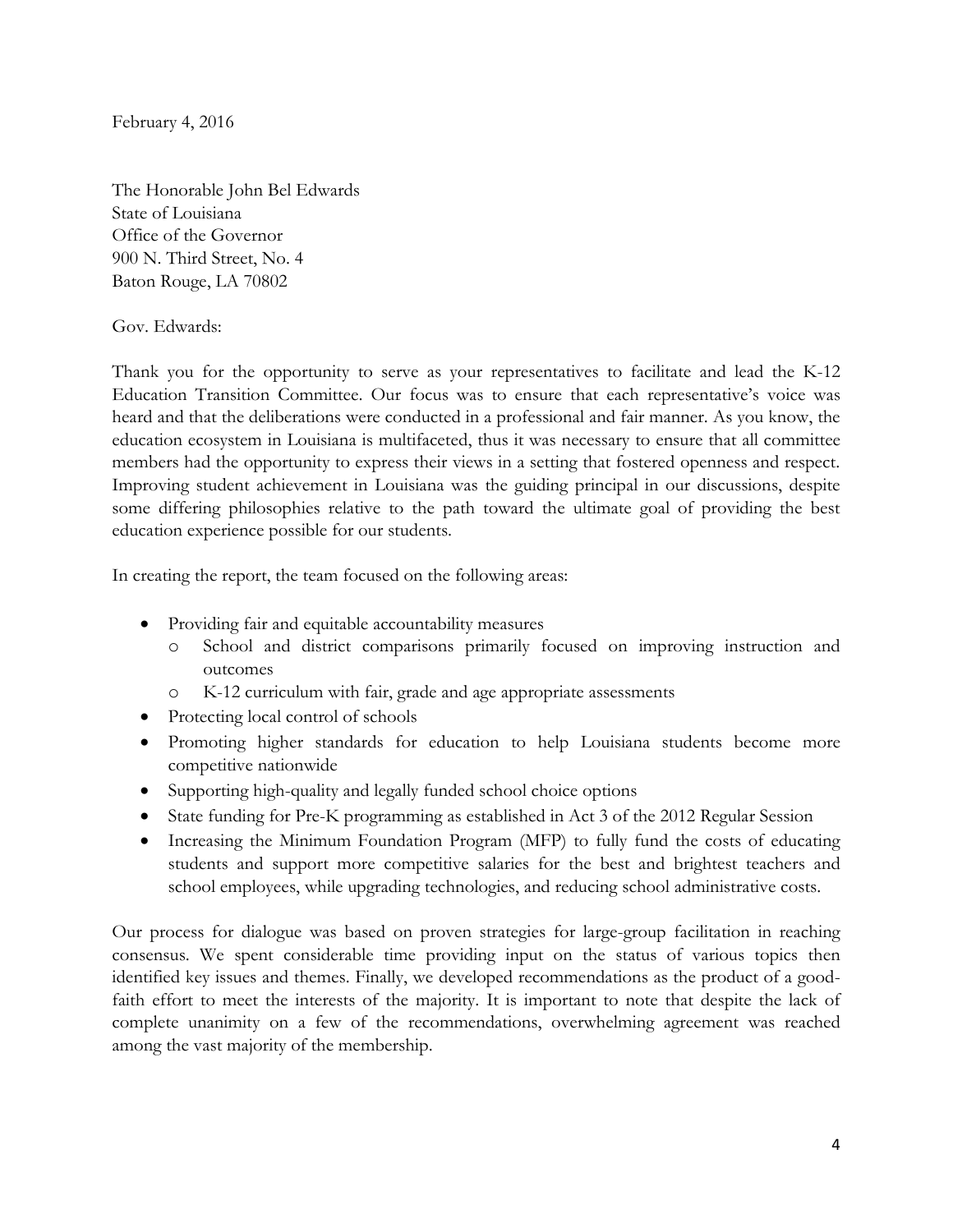During initial meetings, the committee spent considerable time discussing the status of numerous initiatives involving K-12 education policy. We were fortunate to have the chief researcher for the Senate Education Committee, Jeanne Johnston, who gave an overview of K-12 education in Louisiana from a structural standpoint. The committee also received an overview of information regarding revisions to the federal Every Student Succeeds Act that were passed during our committee meetings in December 2015, and the accountability system in Louisiana based on statutory requirements.

Due to the short turnaround time and large committee size, it was important that the group realized the need for common themes and findings. We focused on developing themes and recommendations based on the lengthy discussion of the previously noted six topics in our charge: fair and equitable accountability measures, protecting local control of schools, promoting higher standards for Louisiana students, supporting high-quality and legally funded school choice options, state funding for Pre-K and increasing state funding for K-12 education via the Minimum Foundation Program.

The group's diversity provided rich, meaningful discussion and deliberation. In sum, the overarching goal of providing recommendations to enhance and improve student achievement in Louisiana became evident by the genuine and sincere desire of each committee member to ensure that the best educational experience possible is afforded to each and every child in Louisiana.

We are honored to be charged with this important task by Gov. Edwards. We hope you find the recommendations enclosed in this report meaningful and helpful.

Sincerely,

Scott Richard Ann Smith Chair Vice Chair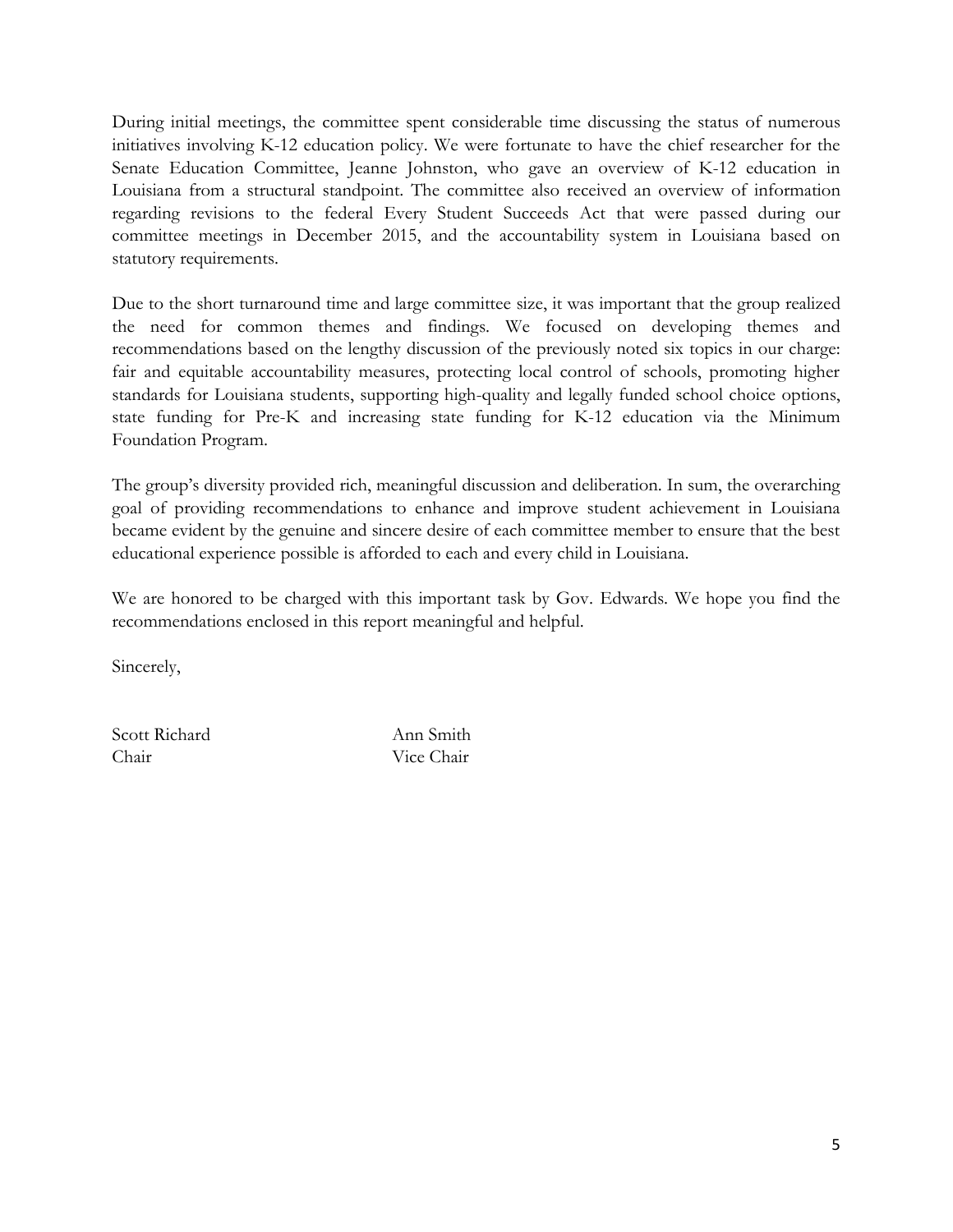#### **Table of Contents**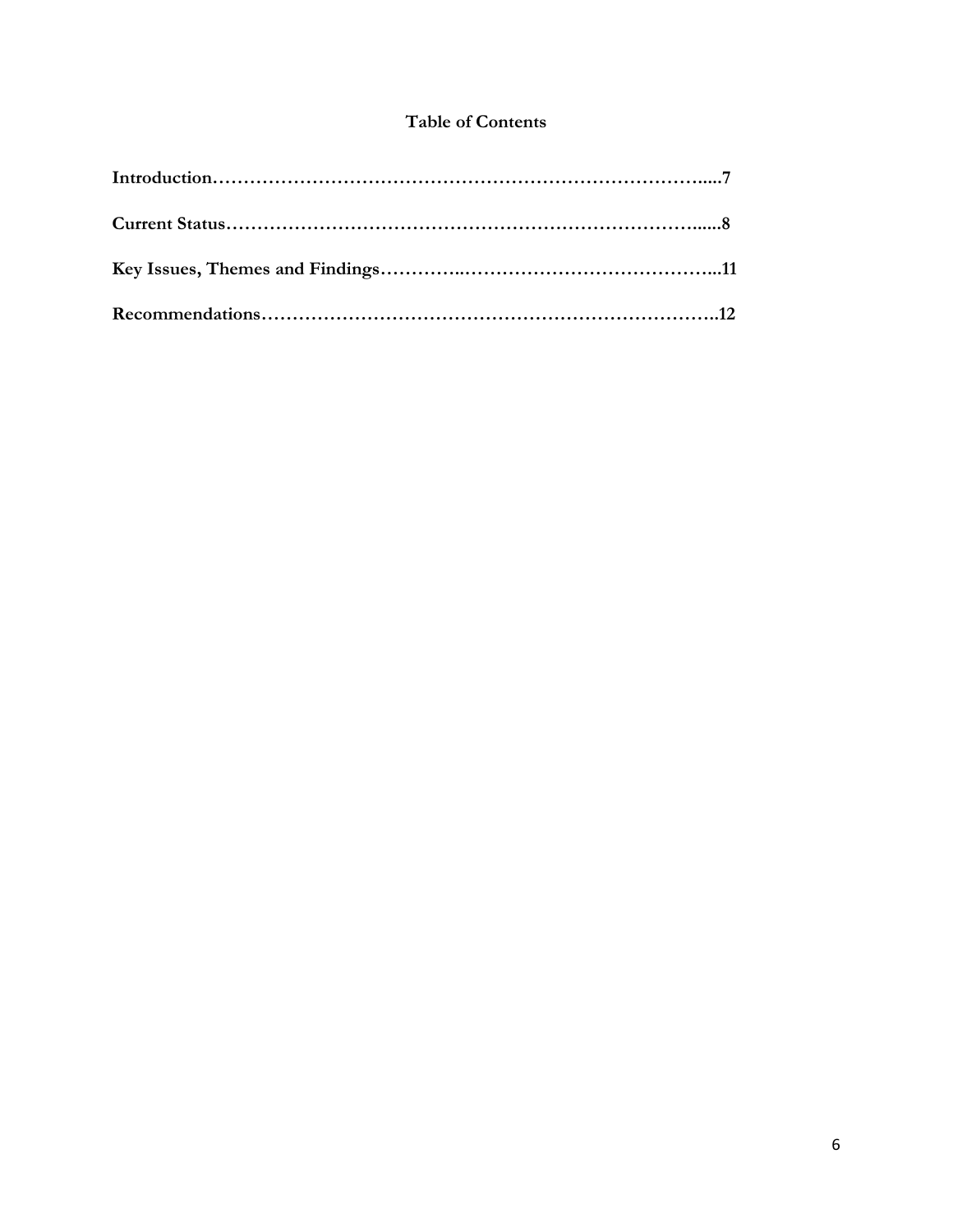## **INTRODUCTION**

## **Louisiana Constitution, Article 8, Section 1**

The goal of the public educational system is to provide learning environments and experiences at all stages of human development that are humane, just and designed to promote excellence in order that every individual may be afforded an equal opportunity to develop to his full potential.

Louisiana continues to lag in various national rankings relative to student achievement. It is important to account for the fact that, in a number of other areas that contribute to quality educational outcomes, Louisiana ranks low as well such as poverty, health, income, etc. It is the belief of many stakeholders, including the members of the K-12 Education Transition committee, that several of Gov. Edwards' transition teams – the Committee on Children and Family Services, Committee on Healthcare, Committee on Public Safety and Corrections, Committee on Economic Development, Committee on Higher Education, Committee on Transportation and the Committee on Fiscal Matters – must, for the betterment of our citizenry work in unison and collaboratively to address the many barriers that exist to providing high quality education for our youth.

The K-12 Transition Committee's work highlighted the need for a continuous effort by a diverse groups to maintain dialogue so that improving education can be a high priority for Gov. Edwards, the Legislature and all Louisiana citizens. Another significant takeaway from our work is that, despite differences of opinion as to how we work together to improve education, the need to prioritize the value of the effort is tantamount to the success of everyone's future. Merely coming together as stakeholders provided hope and value toward the goal of providing recommendations to Gov. Edwards. In a larger sense, our effort revealed that we all have more in common that initially perceived or perpetuated by previous efforts that favored division and blame rather than unity and collaboration. Ultimately, there is no easy fix to improving education outcomes, and the effort must be prioritized for the betterment of our state.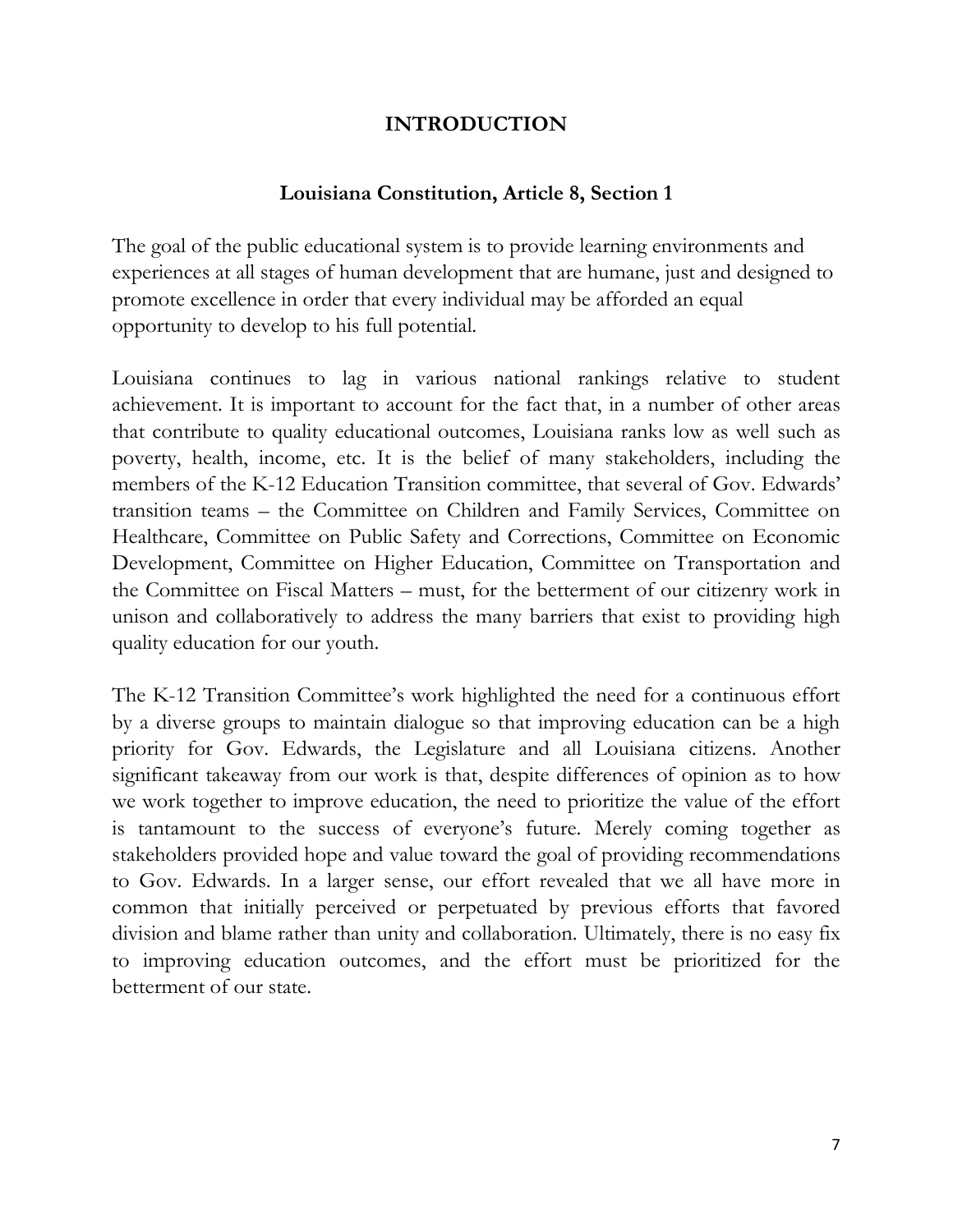#### **CURRENT STATUS**

The status of public education in Louisiana is perhaps best characterized as being in a state of transition or flux. For the sake of brevity, please note some major legislative instruments approved between 2010 and 2012 that have, for better or worse, driven a number of structural changes in operations and policies for schools and school systems. In addition to the laws summarized below, Louisiana began the process in 2010 of moving toward national education standards known as the Common Core State Standards. Coinciding with the move to new learning standards in English language arts and mathematics is the transition to the accompanying standardized assessments. Louisiana has been a participant in PARCC, the Partnership for Readiness for College and Careers testing consortium, though with some modifications for the 2015-16 school year. The number of state law changes, in addition to a national movement regarding public education policy and federal changes in applicable education law, has added to the state of transition unfolding in Louisiana.

Moreover, the trends in state and federal funding for public education have fluctuated greatly in recent times for a number of reasons. State funding, even with the number of changes enacted by law, remained static from the 2008-09 school year through the 2013-14 school year. Rising operational costs accompanied by the transition to higher standards have resulted in financial challenges for many school districts. Changes in implementation strategies regarding higher standards have contributed to uneven implementation and logistical challenges that ultimately affect student learning. What follows is a short summary of major state legislative instruments that have impacted public education, concluding with a brief summary of federal law changes:

- **Act 54 of 2010** mandated new parameters for teacher evaluations, requiring two components – quantitative measures of student growth, such as value-added data, common assessment data or student learning targets, and qualitative measures of performance using traditional evaluation techniques such as classroom observations. From 2010 to present, there have been some modifications to the actual processes noted.
- **Act 718 of 2010** provided for assigning letter grades to schools and school districts reflecting their performance based on the current method of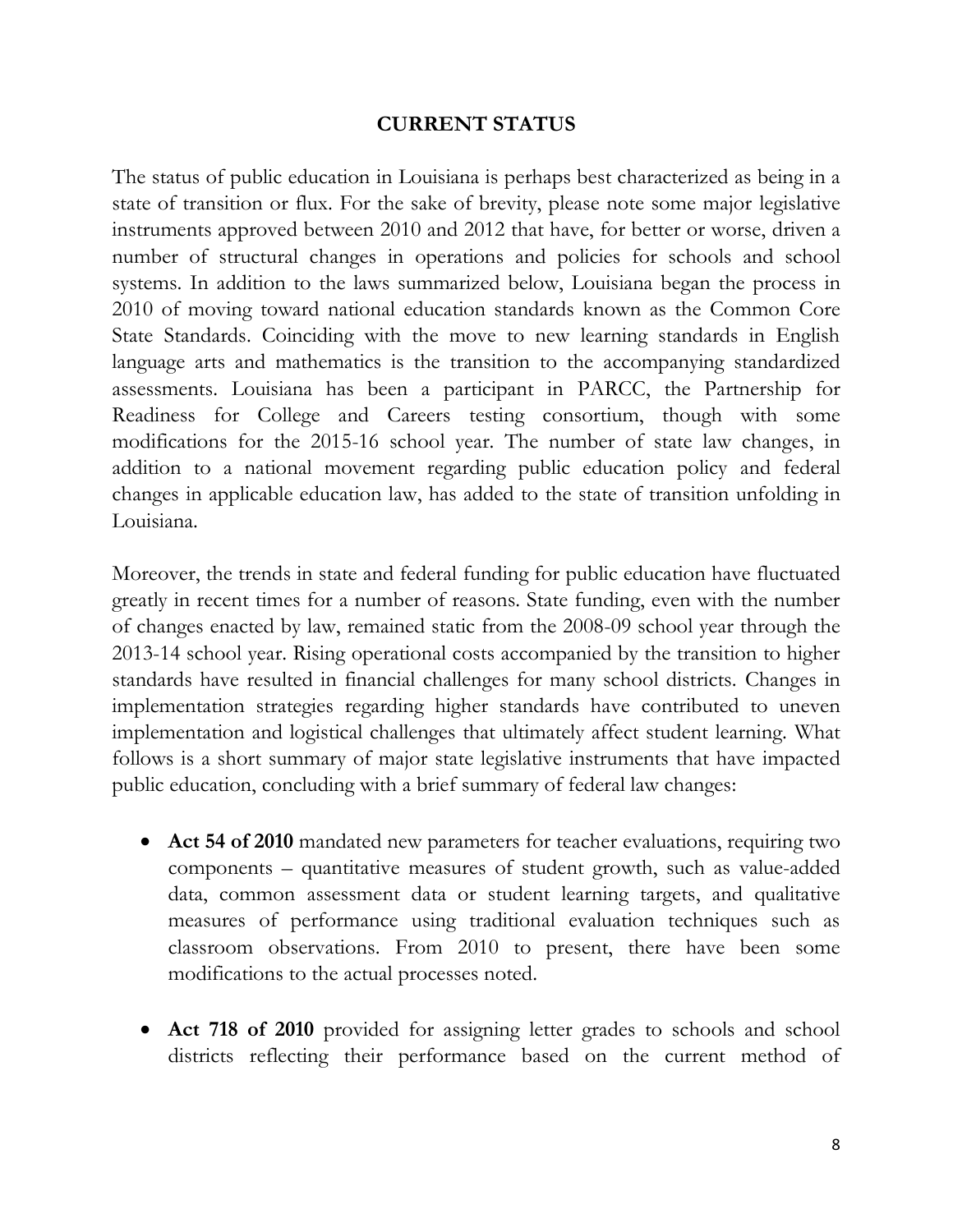determining school and district performance scores. Use of student assessment results is the major indicator in the calculation of letter grades.

- **Act 1 of 2012** drastically changed tenure requirements for teachers, altered termination requirements for tenured and nontenured teachers, and required all school governing authorities to establish salary schedules based on effectiveness and performance. The act also required school boards to delegate most personnel-related authority to the superintendent and for the superintendent to delegate most personnel authority to school principals. Reduction-in-force policies were required to be based on demand, performance and effectiveness without the use of seniority as the primary factor. School boards were required to include specific performance targets in superintendent contracts that must be submitted to the state superintendent.
- **Act 2 of 2012** provided for the Student Scholarships for Education Excellence program, a statewide voucher program that provides for parent petitions under certain conditions relative to entry into the state-run Recovery School District. The act also provided for course providers, a common charter school application process and provides for an entity known as local charter authorizers, which can create charter schools if approved by the state board.
- **Act 3 of 2012** provided for an Early Childhood Care and Education Network to align early-childhood programming so all publicly funded early-childcare programs have performance targets, uniform assessments and a uniform accountability system.

Since the passage of the aforementioned laws, many components have been litigated, modified, suspended by state board policy allowed for in the laws, etc. These changes contributed to the descriptor of the state of education in Louisiana being in a state of transition or flux.

In regards to standards and assessment in Louisiana, the most recent expression of the law from the 2015 Regular Legislative Session, Act 329, addresses the process for developing learning standards. The Board of Elementary and Secondary Education is required to develop learning standards in English language arts and math with specific procedures that must be used in order to seek final approval. The new process provides for legislative and executive branch oversight. At the time of this report,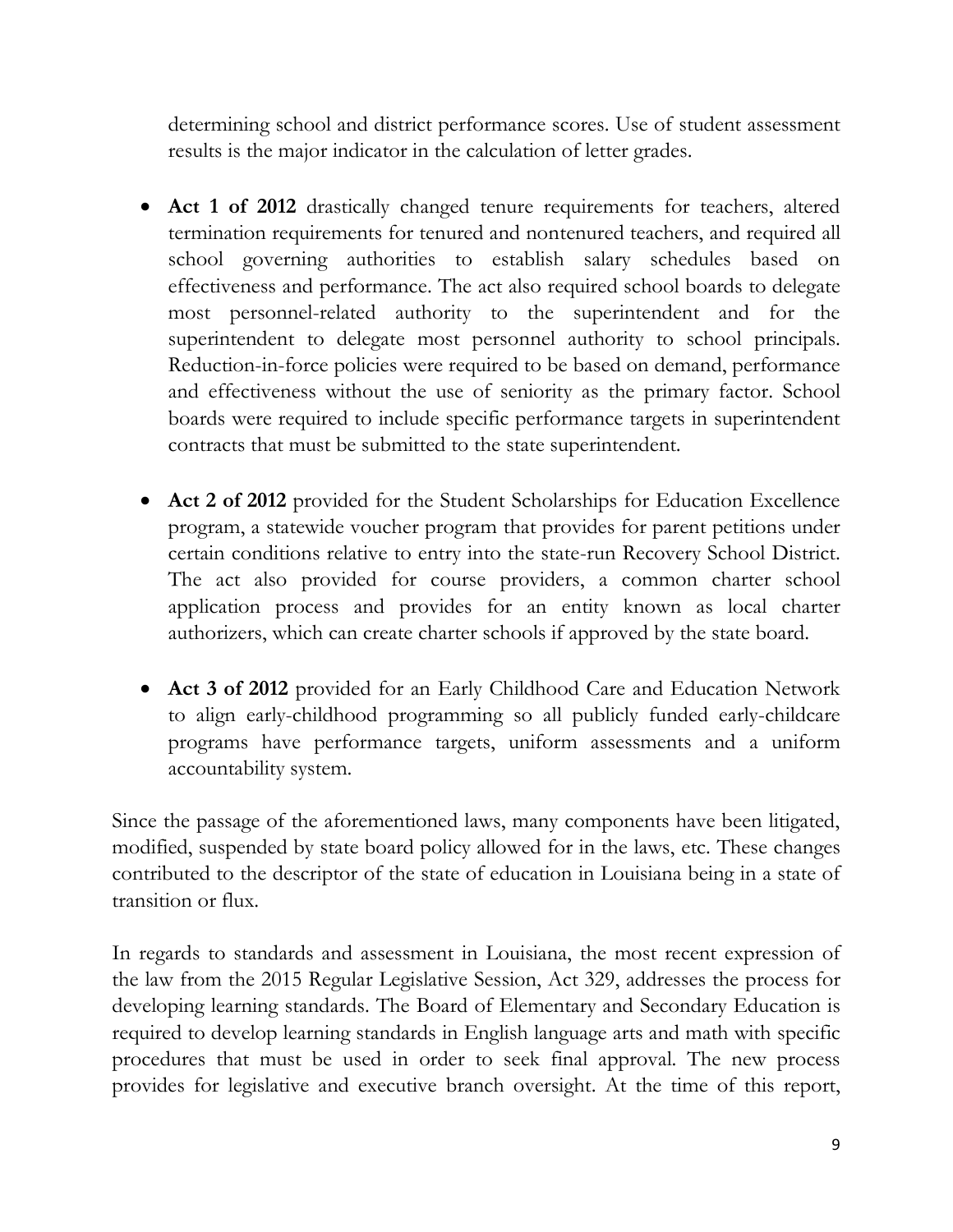various subcommittees in English language arts and mathematics are nearly complete in their review and preparing to submit final recommendations in early February 2016 to the Standards Review Committee, which will make recommendations to BESE.

During this process, the Common Core State Standards remain in place. Some modifications were made in the 2015 legislative session, specifically Act 342 which requires that not more than 49.9% of the questions used to test students in the spring of 2016 come from PARCC, the Partnership for Readiness for College and Careers consortium. Further, comparability to other states is in question, since Louisiana is the only state that administered paper-and-pencil PARCC tests instead of computerized testing. Computerized testing for grades 5-8 appears to be mandatory for the spring of 2016.

Another important factor in the assessment processes has been the decision by some parents to opt out of statewide testing, which impacts the validity and reliability of the results that determine letter grades for schools and school districts. The Louisiana Department of Education's use of bonus points in its calculations also creates some doubt regarding reliability of final scores and the correlation to student achievement or lack thereof. In addition, many stakeholders expressed a desire for stability and continuity regarding the many changes in calculations that occur each year, especially at the high school level.

These modifications, in part due to changes in federal laws, have left multiple issues, concerns, interpretations and debates over the efficacy of continuously changing state and federal education policies. Indeed, a change in federal law occurred as the committee prepared this report. The Elementary and Secondary Education Act was modified in December 2015, becoming known as the Every Student Succeeds Act, which replaced No Child Left Behind. Significant flexibility is part of the ESSA version, and less focus is given to standardized testing. The unpacking of ESSA will take several months before stakeholders fully comprehend its impact as rules are promulgated for states regarding implementation. Undoubtedly, the changes will have an impact on what our future state accountability matrix looks like moving forward.

Capturing the full effect of these numerous and ongoing changes would go beyond the scope of our committee's task – providing general recommendations to Gov. Edwards. Hopefully, the snapshot of K-12 public education in Louisiana provides a glimpse of factors which demonstrate the need for cohesiveness and practical solutions for improving student achievement, despite the wave of changes.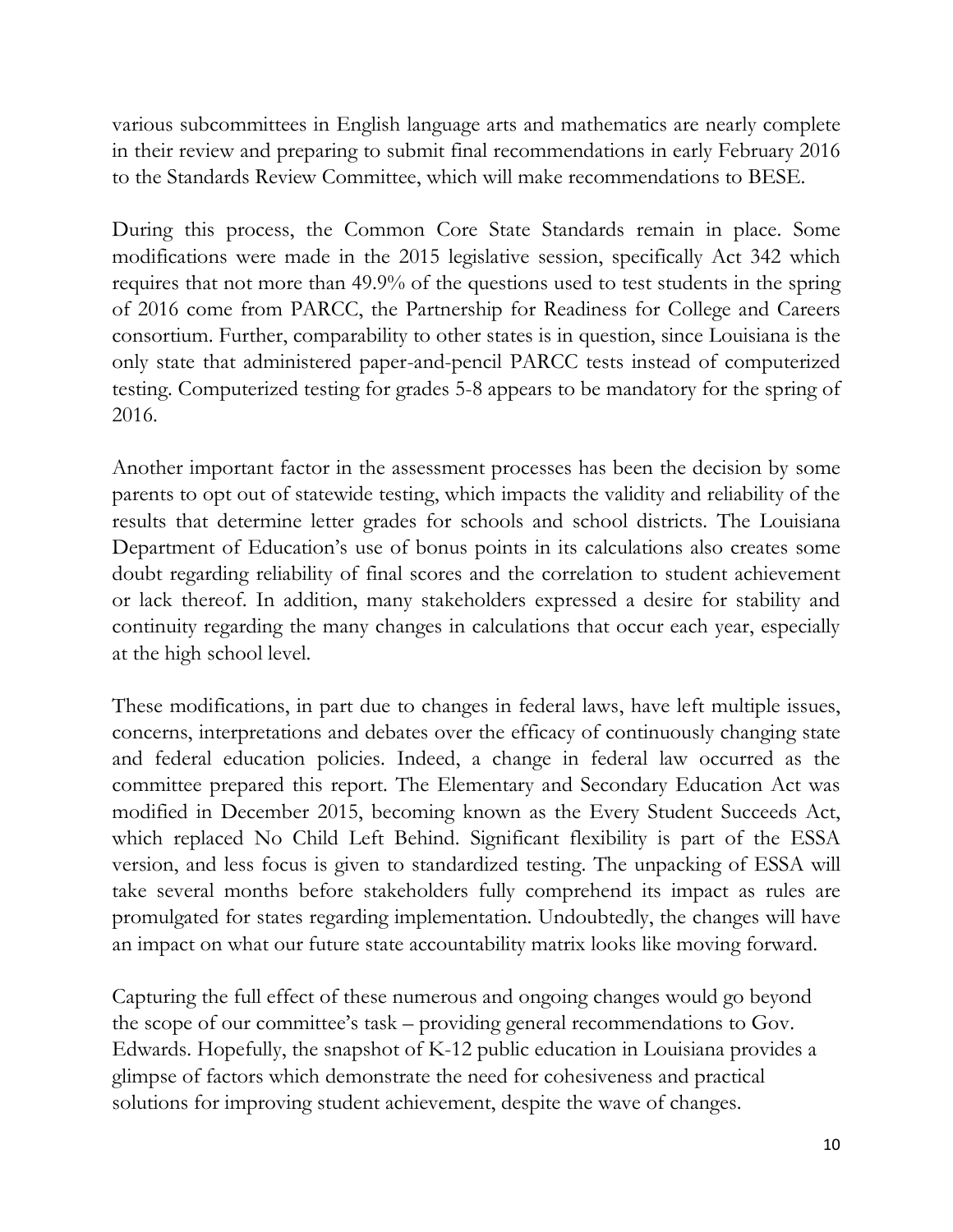#### **KEY ISSUES, THEMES AND FINDINGS**

As the committee conducted several hours of dialogue on numerous topics, it became evident the state needs a renewed focus on practical, well-designed strategies to improve student achievement throughout K-12 education. Louisiana laws, state policies that emanate from law, federal policies that emanate from changes in federal education law and funding mechanisms tied to public education have all been in a state of change over the recent past. An overarching theme is the need for permanency and consistency.

Members found a need for better communication among all stakeholders. Too many policy shifts accompanied by uneven implementation at several levels was a repeated topic. We also identified a need to improve the way our state promotes the value of our workforce in public education. Members felt that the professions associated with K-12 education have been devalued over the recent past and need to recapture the inherent worth of teachers and public education in general. Because of circumstances associated with contentious legislative debate in recent years, many stakeholders expressed the desire to reestablish the teaching profession as one held in high esteem. Recruitment and retention efforts were also noted as an area of priority to ensure an adequate workforce.

Finally, the committee recognized a need to ensure that top-down policy is supported and trusted by those charged with implementation. Stakeholder input and transparency in developing policies that ultimately affect every student and family in Louisiana was a prevalent theme. Further, the need for all stakeholders to work collaboratively in our efforts to improve student achievement was evident. Past missteps regarding stakeholder groups opposed to each other rather than finding common ground emerged as a mistake that should not be repeated in the new administration.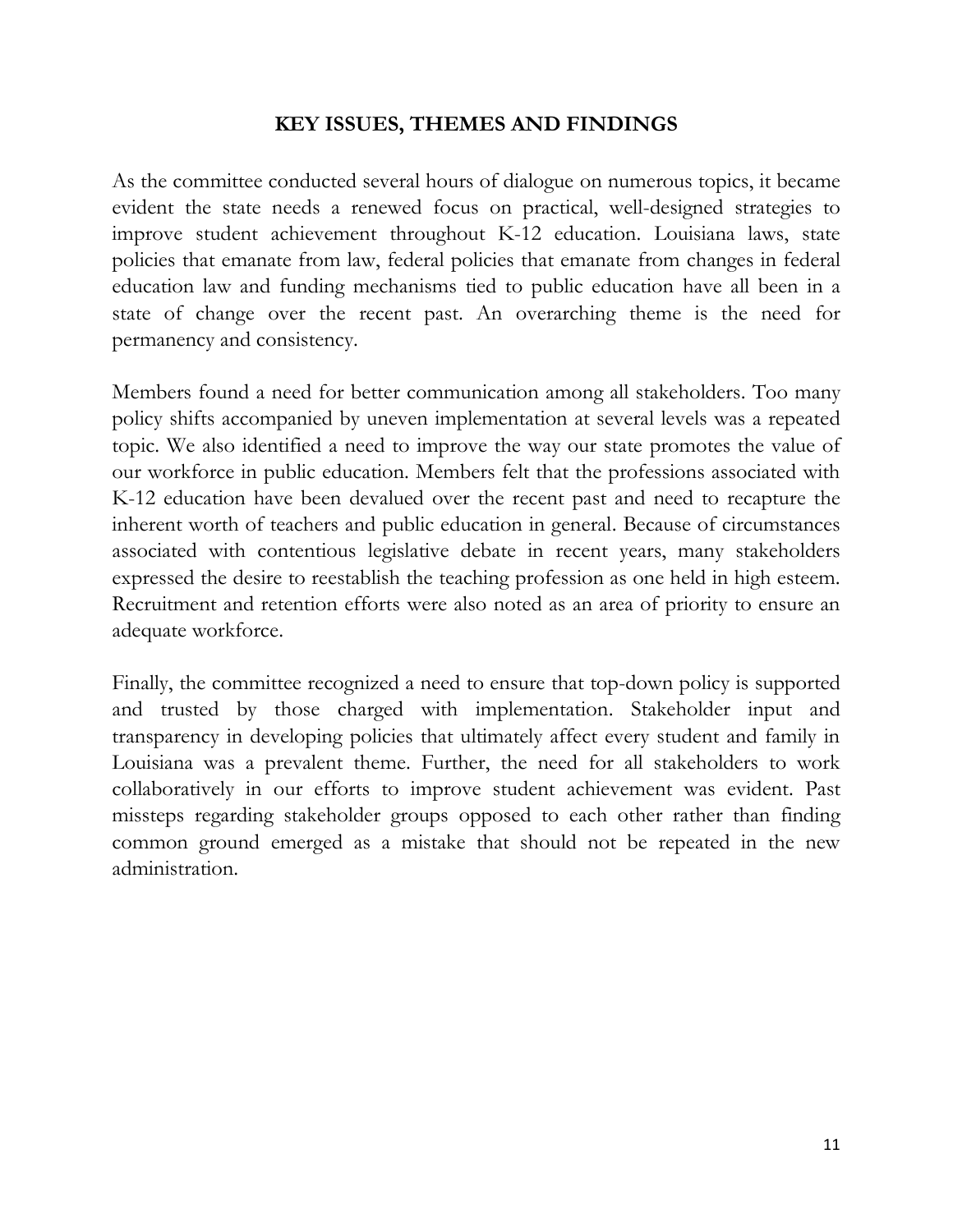### **RECOMMENDATIONS**

It is the hope of the K-12 Transition Committee members that our recommendations are accepted as realistic and practical suggestions intended to improve the education experience for Louisiana students. With great respect, we submit the following recommendations in each respective area of focus:

## **1. Provide fair and equitable accountability measures, school and district comparisons primarily focused on improving instruction and outcomes and K-12 curriculum with fair grade- and age-appropriate assessments.**

- Establish a strategic, statewide initiative promoting the value of a high-quality public education in Louisiana with an emphasis on highlighting positive student outcomes, highlighting high-quality programs and elevating the status of the teaching profession, inclusive including salary considerations.
- All schools receiving state taxpayer funds should be measured in a consistent, transparent method that includes multiple measures and a student-growth component, along with additional measures for all student demographics – alternative, juvenile system and drop-out recovery.
- Convene a new, more inclusive Accountability Task Force to ensure alignment with ESSA and encourage stakeholder input.
- Construct a new reporting mechanism, other than letter grades, which would profile the districts and schools' new accountability metrics, including multiple measures, indicators and benchmarks to ensure transparency and ease of understanding.
- Until alignment of new academic standards, curricula, assessments and accountability measures is achieved, pause the current accountability ratings and sanctions.
- Ensure a base, Louisiana-endorsed curriculum aligned to new standards and that assessments are provided to all schools and districts with all of the components available and communicated prior to school starting. The base, state-endorsed curriculum is optional and not mandatory for any school district or other Local Education Agency (LEA) – but serves as a base curricula aligned to assessments.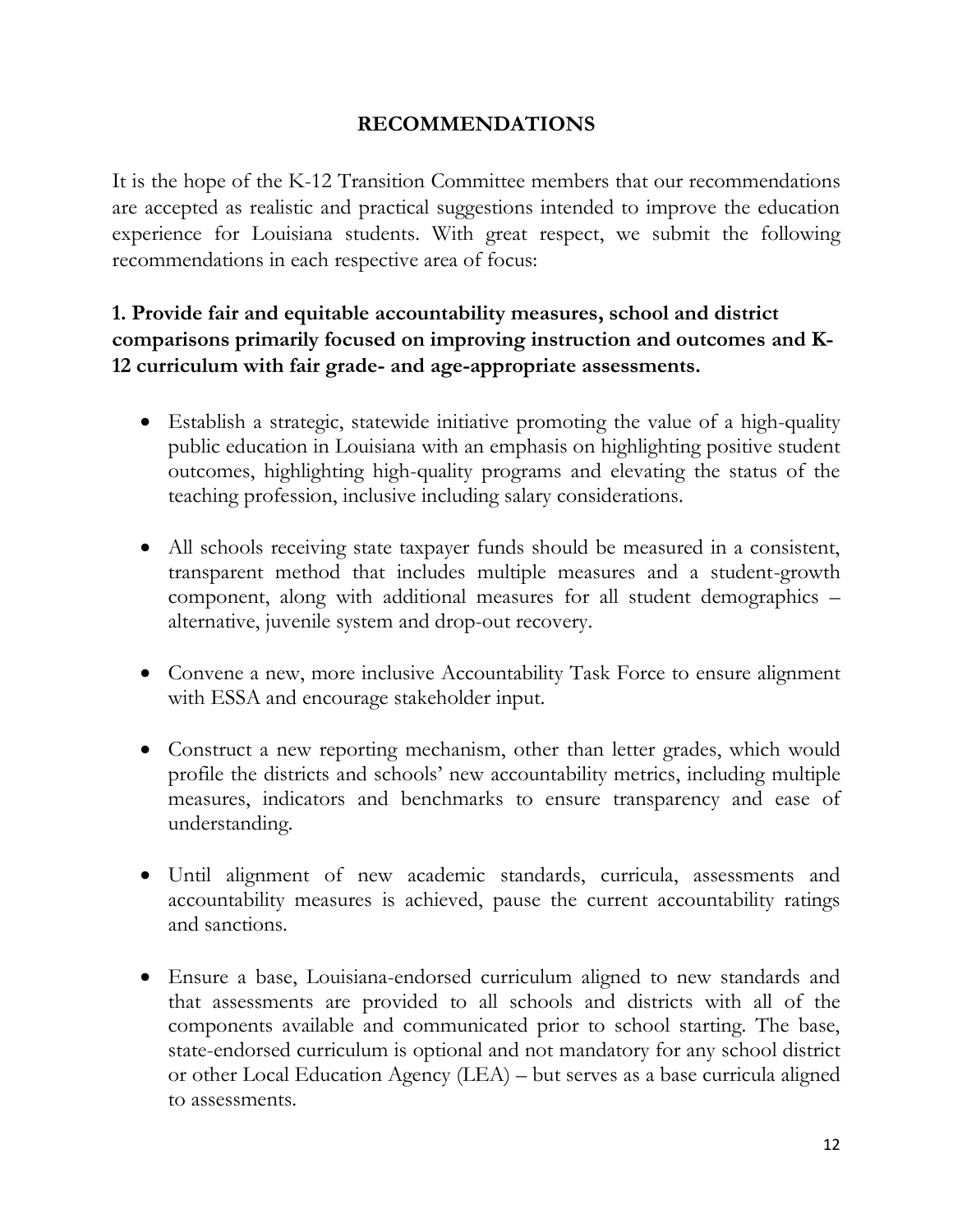Employee accountability should ensure multiple measures of teacher and leader evaluations with student scores and a growth component as parts of the overall evaluation process – significantly lower than the current 50% threshold. Payfor-performance should be removed from the evaluative process. Establish a special task force to review the teacher and leader evaluation system with an emphasis on providing recommendations for legislation.

### **2. Protecting local control of schools.**

- Local communities should determine public education governance structures that work best for them.
- Revisit the original Recovery School District legislation and renew the focus on restoring local community control.
- For local education agencies that meet accountability benchmarks indicating student success, there should be no state override of local governance decisions relative to other educational options.
- Revisit the need for local charter authorizers (Type 1B).

## **3. Promote higher standards for education to make Louisiana students more competitive nationwide.**

- Analyze and evaluate the current Standards Review Process to ensure they result in high-quality Louisiana standards. If not, extend and enhance the review process to ensure high-quality standards.
- Ensure that a strategic communication plan accompanies the new LA standards and allows for alignment of standards, curricula and assessments **prior** to full implementation.
- Work to ensure equitable resources, including a focus on technology integration into all classrooms, are provided to all schools as a component of the implementation of LA standards.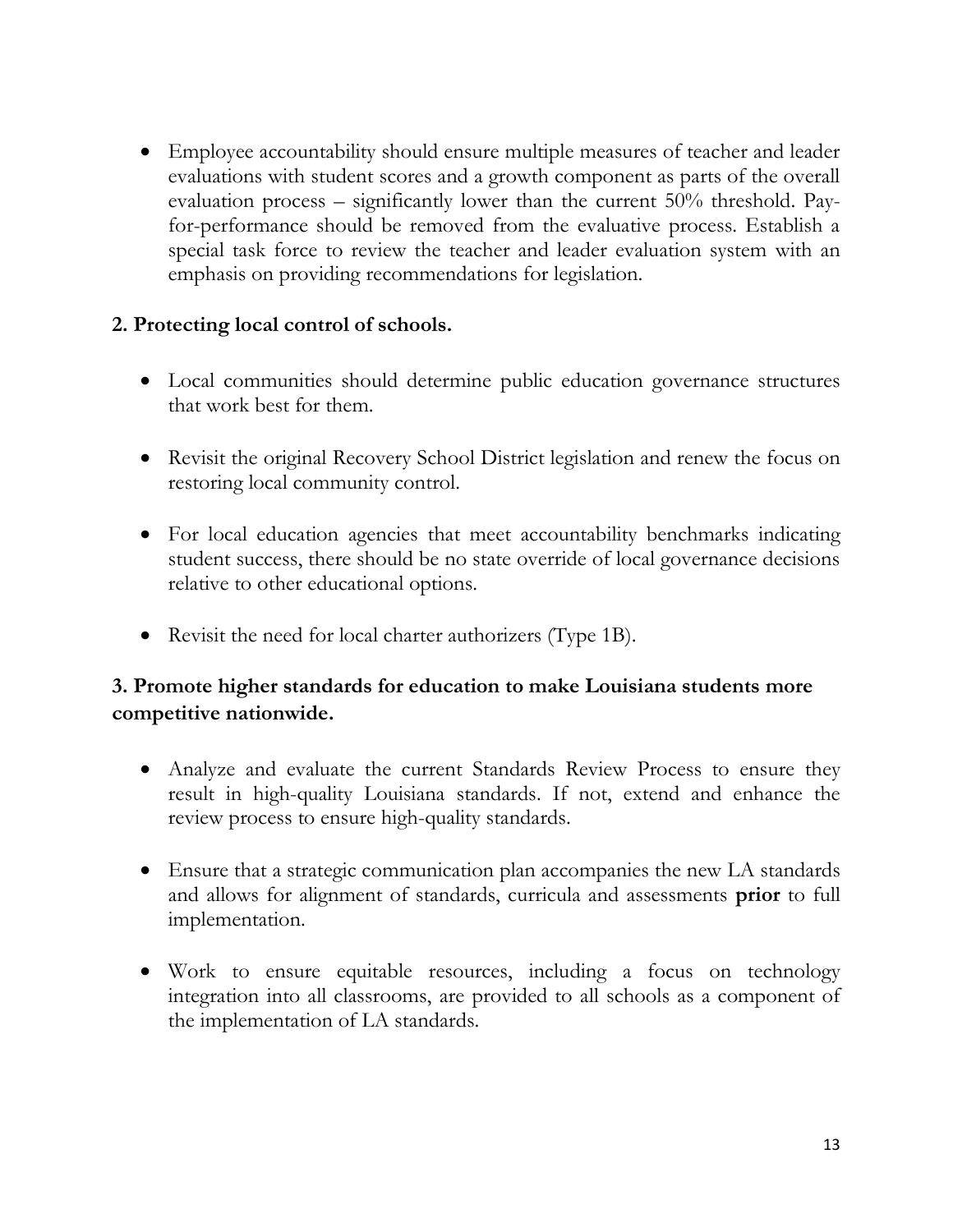- Work to ensure that continuity exists between K-12 and post-secondary education in establishing statewide standards that addresses both college and career readiness with an emphasis on dual enrollment coursework for highschool students.
- Ensure that quality teacher recruitment and retention are a priority.

## **4. Support high-quality and legally funded school-choice options.**

- Local school-choice options should fall within the purview of local community governance.
- Eligibility of publicly funded charter schools should be granted to entities that adhere to serving all students, especially at-risk students as defined by law. Monitoring should be enforced.
- Voucher recipient schools should not be allowed to accept kindergarten students if students are zoned for an A-, B- or C-rated school. Voucher recipient schools should serve all students.
- Multiple measures of accountability should apply to all publicly funded education programs without variance.
- The same measures of accountability should be applied uniformly to voucher recipient schools and all charter schools without variance.
- Public-choice options should be offered in a manner that does not diminish the ability of any option for educational programming, especially in regard to finances.
- Locally approved funding for education programming should not be rerouted outside the parameters of the original local voter approval.

# **5. State funding for Pre-K programming established in Act 3 of the 2012 legislative session.**

 All stakeholders support the value of universal Pre-K-4 programming in all communities.